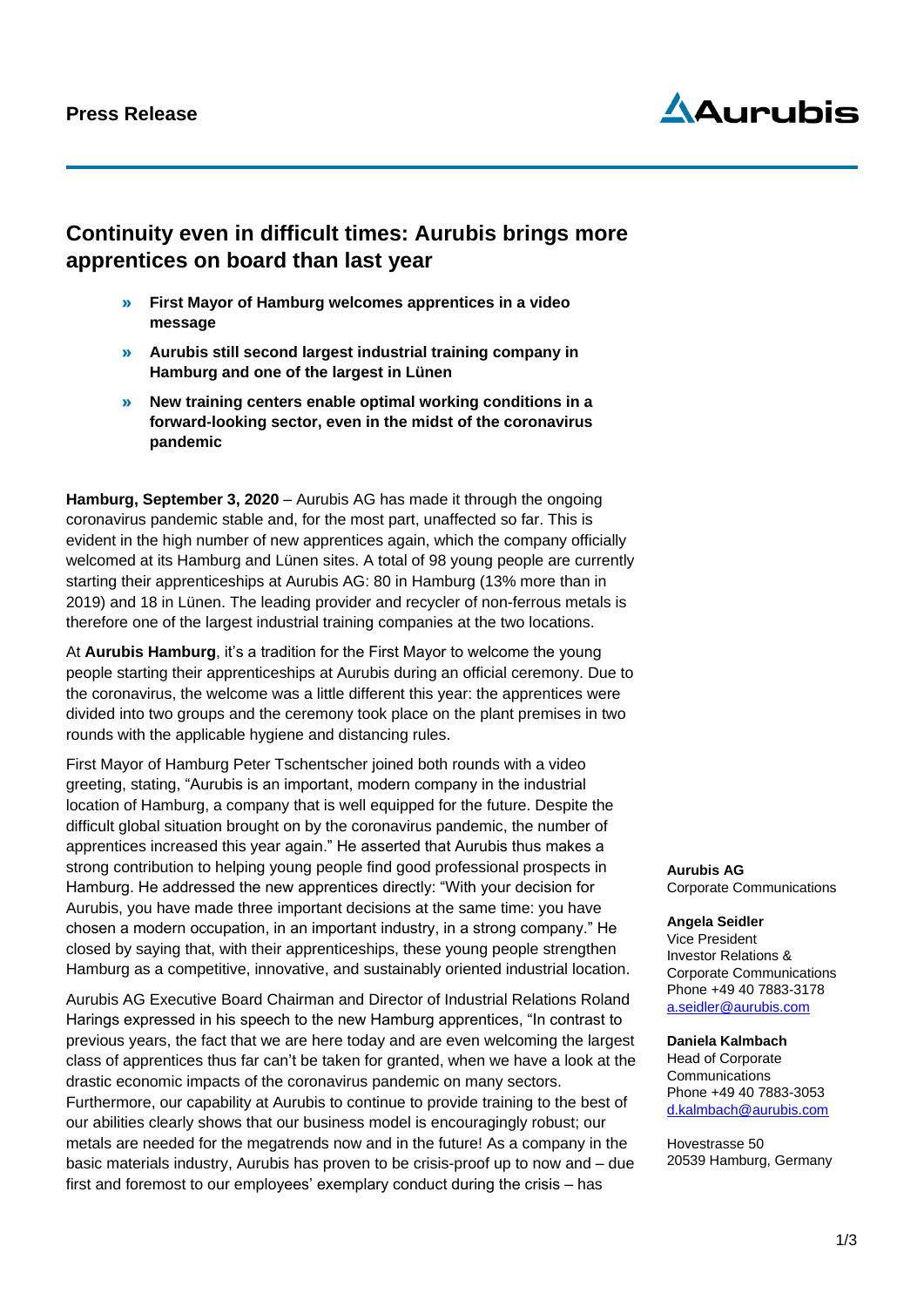# Aduruhis

been able to continue production unaffected for the most part." Harings emphasized, "We will continue to do everything to ensure that it stays that way. We're glad that you're helping shape the future, both yours and ours, through state-of-the-art training at Aurubis. I'd like to give you a very warm welcome."

Just last year, the First Mayor, together with the Aurubis Executive Board Chairman and the plant and apprenticeship management, inaugurated the new Innovation and Training Center (IAZ), an Aurubis investment of about € 18 million with a usable area of 6,500 m<sup>2</sup>, in the Hamburg district of Veddel. Even during the coronavirus pandemic, apprentices will be trained in modern facilities such as the 1,400 m² training workshop in occupations such as chemical laboratory assistant, process technologist, mechatronic technician, industrial management assistant, IT specialist, or as a student in an integrated degree program for business administration or informatics. Three additional occupations were added this year. At an average of 85 percent, the retention rate over the last ten years has been very high.

At Aurubis in **Lünen**, located in the German state of North Rhine-Westphalia, investments were also made in a new training center (ATASI) that was inaugurated in spring 2019, boosting the potential training capacity by 50 percent. This year, all 18 apprenticeships at the Lünen site for 2020 were filled early on. Starting next year, Aurubis in Lünen will offer new apprenticeship options for process technologists in non-ferrous metallurgy as well as for production specialists in chemistry. During the coronavirus period, so-called collaborative training is also a sign of quality and stability: "We support several local companies in training young people, for the second year in the meantime," said Aurubis Lünen Plant Manager Michael Jordan. As a result, a total of 60 apprentices are being trained under the Lünen copper recycler's roof at times.

Jordan emphasized, "I believe it sends a very important signal that we have kept our apprenticeship training up and running despite the coronavirus crisis. I'd also like to give a big 'thank you' to the trainers and apprentices who, with discipline and very good hygiene concepts, together enabled the training workshop to stay in operation and the work in the plant to continue. This is a very difficult time that requires foresight, optimism, and positive thinking. Vocational training at Aurubis is an important contribution that should impart all of these qualities."

#### *Aurubis - Metals for Progress*

*Aurubis AG is a leading global provider of non-ferrous metals and one of the largest copper recyclers worldwide. The company processes complex metal concentrates, scrap metals, and metal-bearing recycling materials into metals of the highest quality. Aurubis produces more than 1 million tons of copper cathodes annually, and from them a variety of products such as wire rod, continuous cast shapes, profiles, and flat rolled products made of copper and copper alloys. Aurubis produces a number of other metals as well, including precious metals, selenium, lead, nickel, tin, and zinc. The portfolio also includes additional products such as sulfuric acid and iron silicate.*

*Sustainability is a fundamental part of the Aurubis strategy. "Aurubis responsibly transforms raw materials into value" – following this maxim, the company integrates sustainable conduct and business activities into the corporate culture. This involves a careful approach*